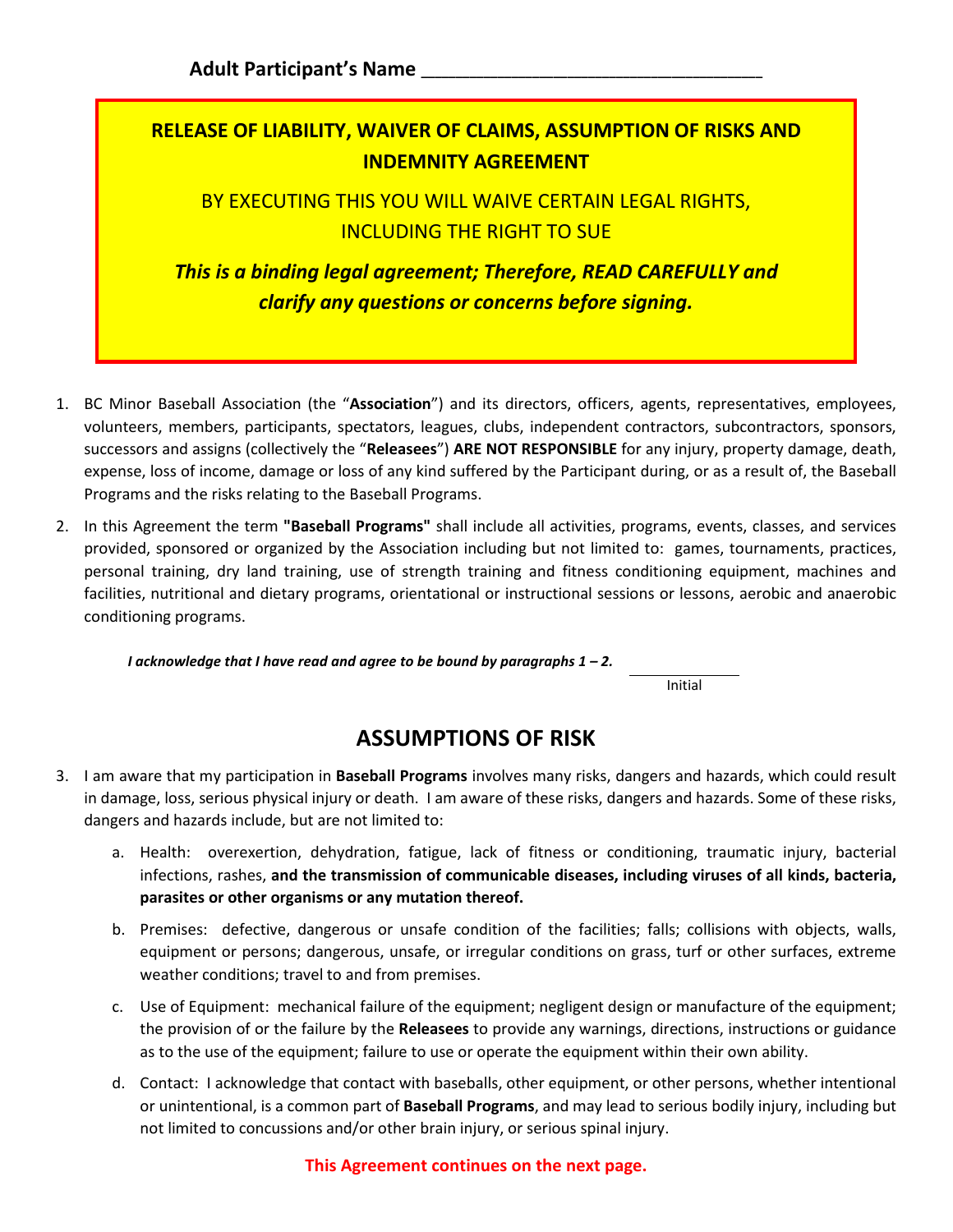- e. Advice: negligent advice regarding **Baseball Programs**.
- f. My conduct and conduct of other persons including any physical altercation between baseball participants: I acknowledge that such conduct, including my negligence and negligence of other persons, including NEGLIGENCE ON THE PART OF THE **RELEASEES**, may increase the risk of damage, loss, personal injury or death. I understand that the **Releasees** may fail to safeguard or protect me from the risks, dangers and hazards of **Baseball Programs**, some of which are referred to above.

*I acknowledge that I have read and agree to be bound by paragraph 3.* 

Initial

## **RELEASE OF LIABILITY, WAIVER OF CLAIMS AND INDEMNITY AGREEMENT**

In consideration of the **Releasees** allowing me to participate in **Baseball Programs**, use its equipment and facilities and providing its baseball services and consultation, I hereby agree as follows:

- 1. **TO WAIVE ANY AND ALL CLAIMS** that I have or may in the future have against THE **RELEASEES** AND TO RELEASE THE **RELEASEES** from any and all liability for any loss, damage, expense or injury including death that I may suffer or that my next-of-kin may suffer as a result of my participation in Baseball Programs DUE TO ANY CAUSE WHATSOEVER, including but not limited to:
	- a. negligence on the part of the **Releasees**;
	- b. breach of contract by the **Releasees**;
	- c. breach of warranty on the part of the **Releasees** in respect of the design, manufacture, selection, installation, maintenance or adjustment of equipment;
	- d. breach of any statutory or other duty of care including any duty of care owed under the *Occupiers Liability Act*, R.S.B.C. 1996, c. 303, on the part of the **Releasees**; and
	- e. the failure on the part of the **Releasees** to safeguard or protect me from the risks, dangers and hazards of **Baseball Programs**, some of which are referred to in the Assumption of Risks section of this Agreement.

*I acknowledge that I have read and agree to be bound by paragraph 1.* 

Initial

2. TO HOLD HARMLESS AND INDEMNIFY THE **RELEASEES** from any and all liability for any damage, loss, expense or injury resulting from my participation in **Baseball Programs** DUE TO ANY CAUSE WHATSOEVER, including but not limited to negligence on the part of the **Releasees**; breach of contract by the **Releasees**; breach of warranty on the part of the **Releasees** in respect of the design, manufacture, selection, installation, maintenance or adjustment of equipment; breach of any statutory duty or other duty of care including any duty of care owed under the *Occupiers liability Act*, R.S.B.C. 1996, c. 303, on the part of the **Releasees**; and the failure on the part of the **Releasees**to safeguard or protect me from the risks, dangers and hazards of **Baseball Programs**, some of which are referred to in the Assumption of Risks section of this Agreement.